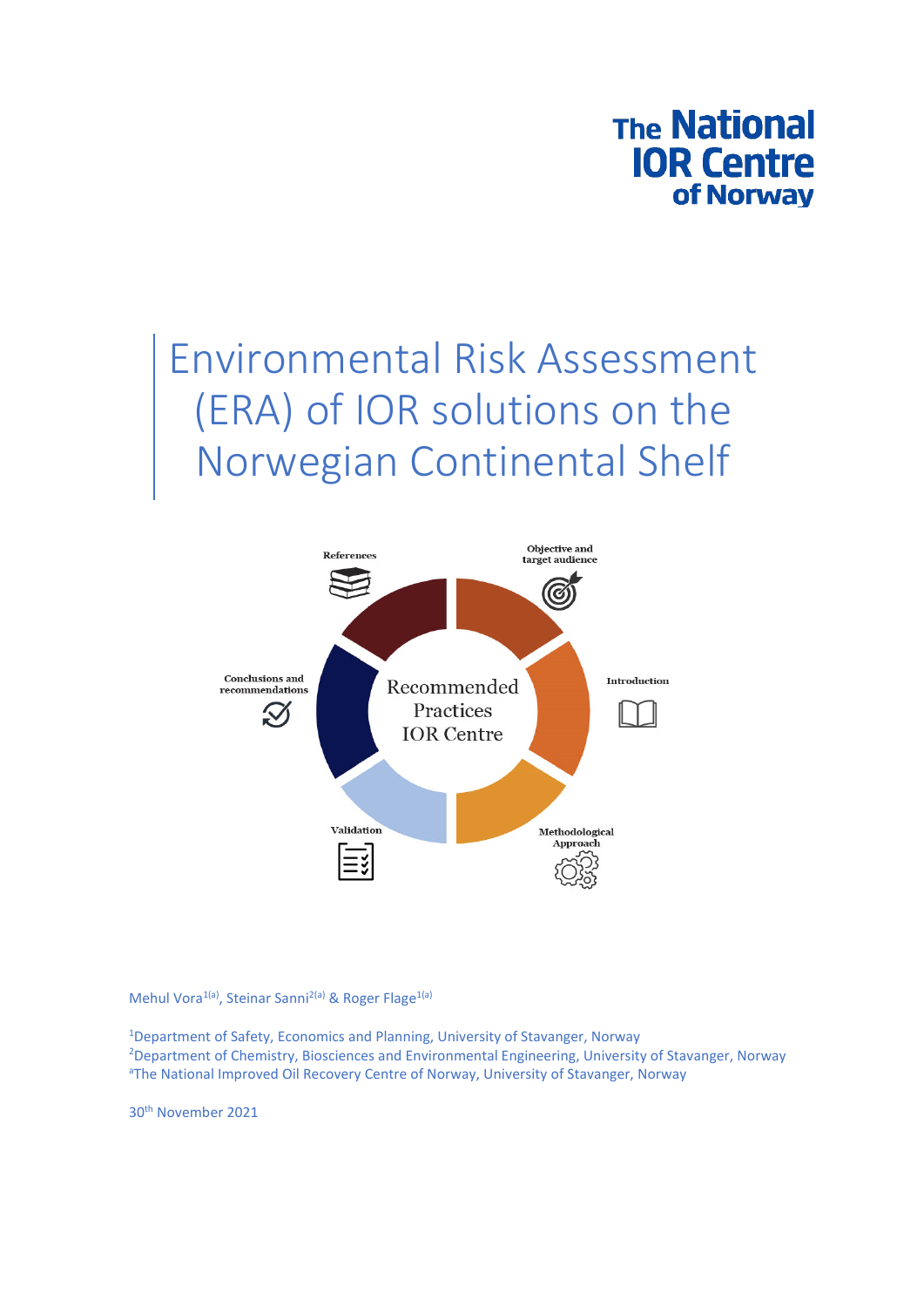# **The National IOR Centre** of Norway

# **Acknowledgement**

The authors of recommended practices acknowledge the Research Council of Norway and the industry partners, ConocoPhillips Skandinavia AS, Aker BP ASA, Vår Energi AS, Equinor Energy AS, Neptune Energy Norge AS, Lundin Energy Norway AS, Halliburton AS, Schlumberger Norge AS, and Wintershall Dea Norge AS, of The National IOR Centre of Norway for support.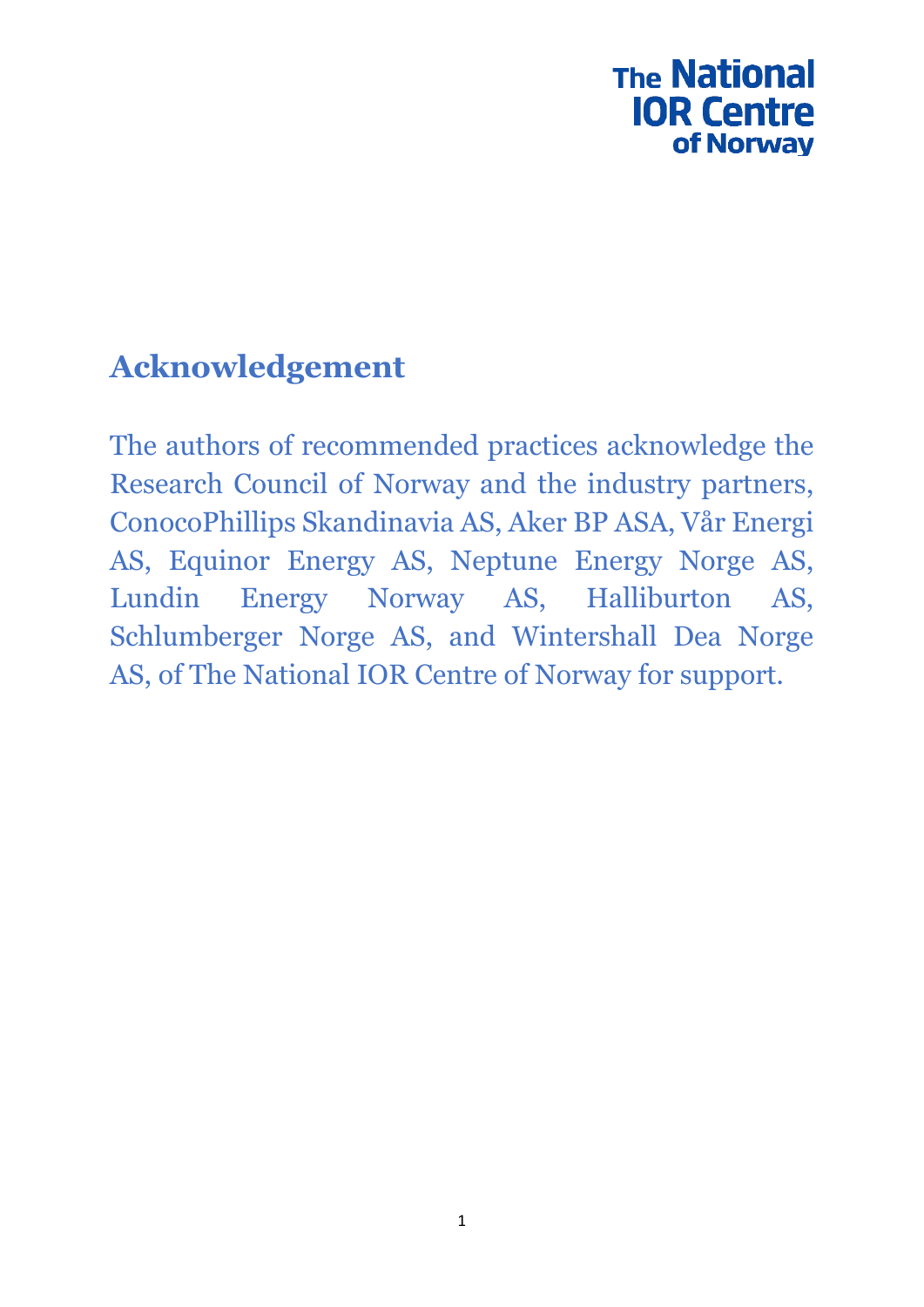

# Contents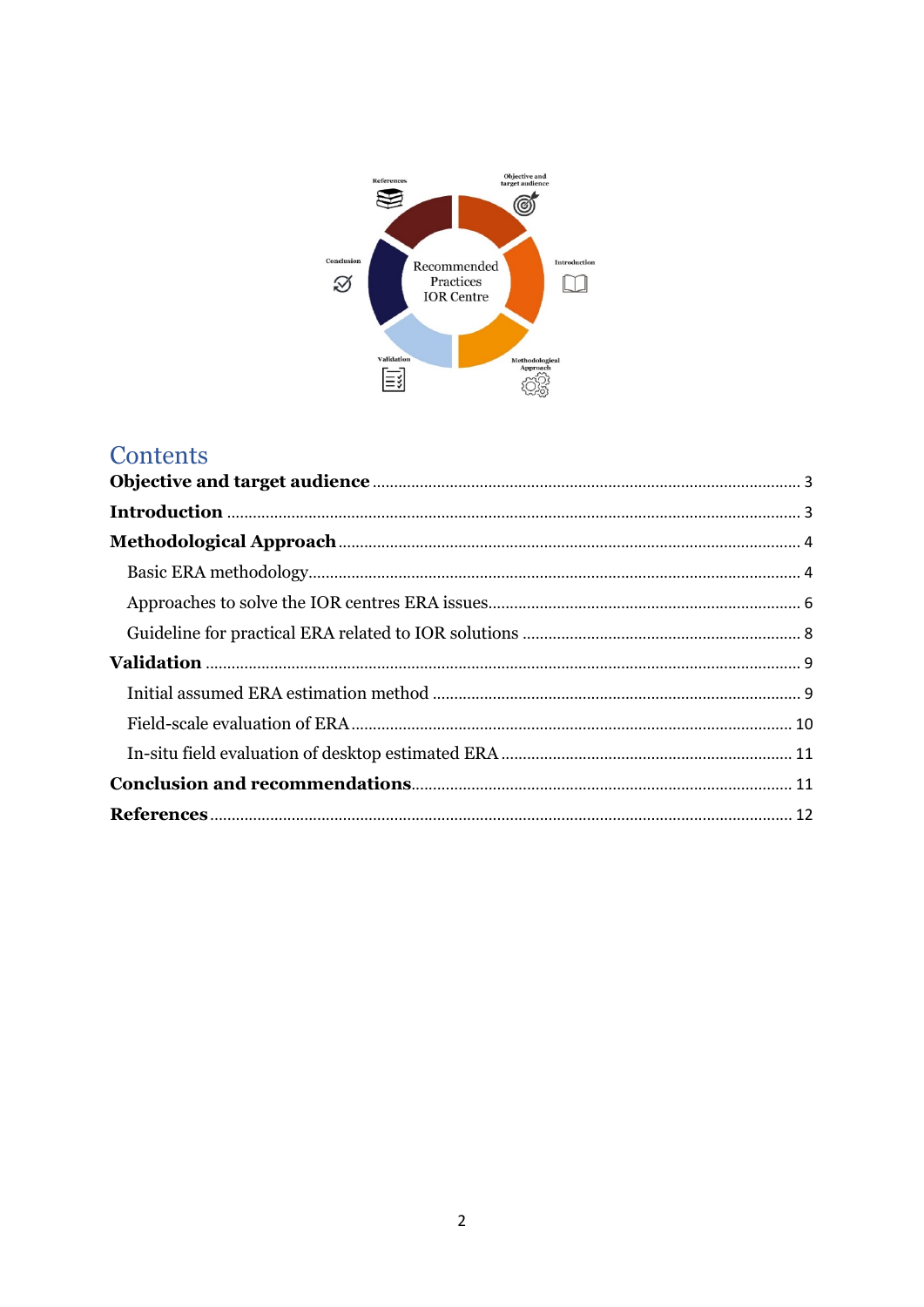# **Objective and target audience**

The aim of the Environmental Risk Assessment (ERA) work at the IOR Centre is to provide methods, procedures, and key data to enable assessment of environmental risk in relation to IOR solutions (products and processes) elaborated at the center.

The objective of this report is to provide a user guidance summary on methods and tools to conduct ERA related to different IOR solutions. It will explain workflows, expertise, and tools needed in relation to different types of IOR solutions applied.

The report is foremost addressed to environmental engineers in the oil and gas industry, but will also be relevant for environmental managers, environmental authorities and regulators as well as for suppliers of chemical products and environmental services.

### **Introduction**

Increased oil recovery (IOR) can be achieved by different methods and practices. Some involve use and discharge of added chemical compounds to the sea via produced water (PW) while others mainly imply altered amounts of discharged oil and PW from a field. Energy requirements and associated emissions to air as well as accidental chemical spill can also be involved, however, it is in essence the altered compositions and amounts of the operational discharges of PW associated with IOR solutions that are addressed here. The processes/solutions addressed in this report are:

- a) ERA in general field applications
- b) ERA of tracers
- c) ERA of enhanced oil recovery (EOR) polymers
- d) ERA of smart water and polymer flooding

Our work is focused on which of these can be assessed with existing ERA data and methods, identify which need new methods and/or data, and to propose and test new data and/or methods where needed. New data were needed for b), c) and d), while c) also needed new ERA method.

The environmental impact and risk of all operational discharges on the Norwegian Continental Shelf (NCS) are mandatorily assessed by the operators and approved by the environmental authorities. This is a repeated procedure during oil field lifetimes. Therefore, it is firstly addressed how ERA is conducted for PW discharges in general on NCS. Implementation of IOR solutions will in principle represent a modification in relation to the base case for each field.

- a) Simply described, ERA is a combined calculation of how given discharges of PW constituents spread and dilute in the sea, combined with threshold values for environmental impact at the different concentrations in all exposed volumes of water to these constituents. A software simulation model tool is typically used for this purpose (e.g., Dynamic Risk and Effects assessment model (DREAM)). In this recommended practice, a real case is presented to exemplify the application of the DREAM model tool and its outputs and to serve as a base case for the second addressed point regarding ERA of tracers.
- b) Tracers are commonly used to quantify residual oil saturation in inter-well regions of oil and gas reservoirs. The chemicals used as tracers must have certain properties acting against a too rapid degradation in the reservoirs and this persistence gives rise to a general environmental concern once these chemicals are released into the sea. The fraction of tracers recovered from the reservoirs and remaining in the PW stream after oil separation or cleaning processes will add to the chemical composition of the PW discharged over a time period. The contribution to the environmental risk of these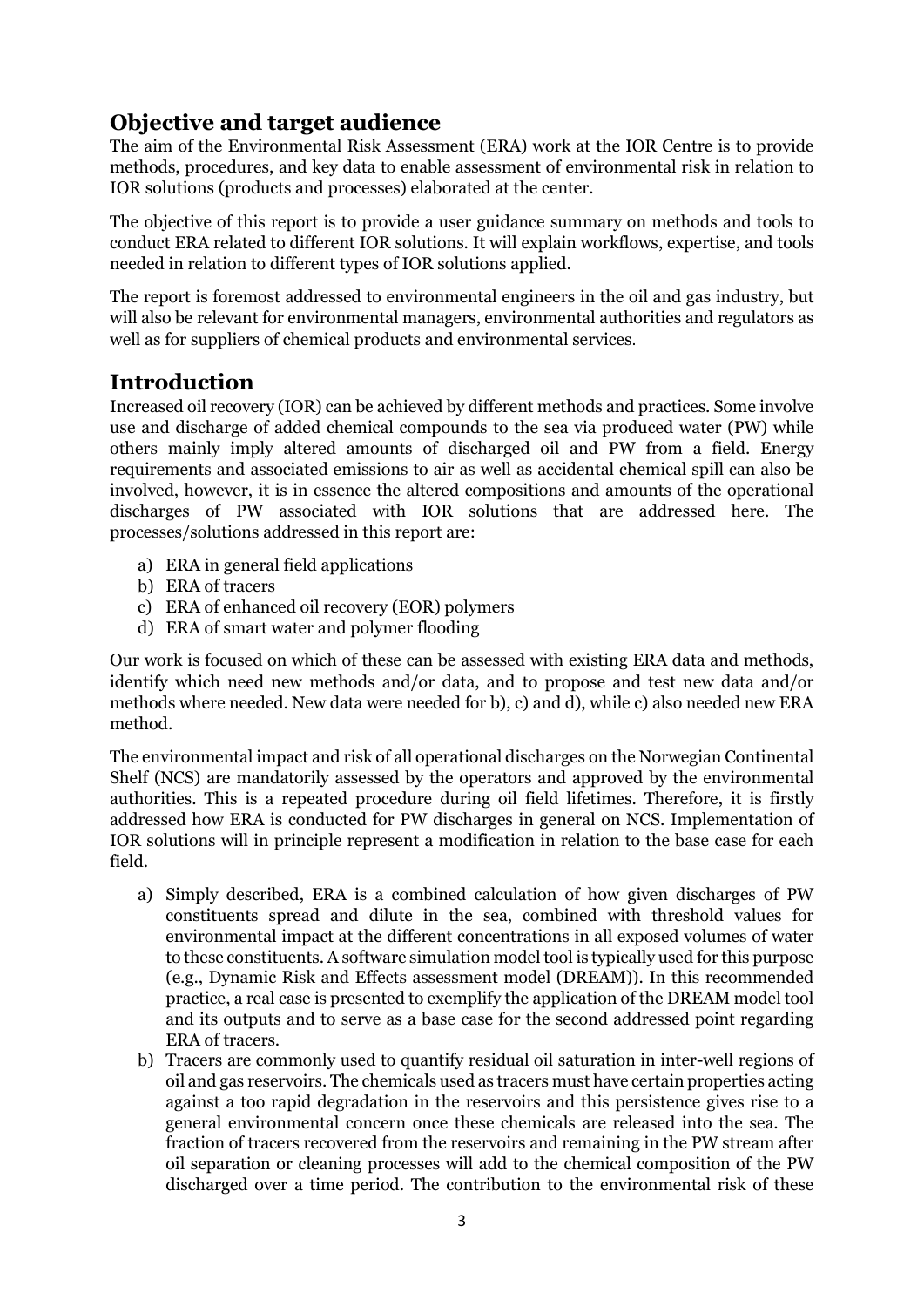tracers can thus be evaluated by including (adding) their relevant data to a base case ERA, such as the one exemplified in a). Besides the amounts discharged, the information needed for the ERA is key data on toxicity, persistence (biodegradability) and biological accumulation potential of these chemicals. Laboratory tests on these properties have been conducted as part of the ERA work at the IOR center, making data available for the tracers evaluated at the IOR center. The tracers are used in relatively small amounts, and the environmental concern has foremost been related to the persistence of these chemicals due to relatively low biodegradation rates.

- c) Enhanced oil recovery (EOR) can be achieved by injecting polymers to the reservoir. This group of chemicals will be used in much larger amounts than the tracers, and an environmental concern shared with the tracer chemicals is their persistence. For the polymers this is particularly due to a very slow depolymerization process that must take place before biodegradation can become effective. Literature data on this process as well as toxicity and biodegradability data are in general sparse for polymers, but considerable new knowledge has been gained through work at the IOR center. DREAM model is used to understand the concentration distribution of polymers after their release in the marine environment. The residual time of EOR polymer is calculated by linking the concentration distribution data of polymers with the depolymerization rate. A python script for calculating residual time is made available as a part of this project. At present, the uncertainty involved in the characterization of the environmental risk from polymers is high and due to lack of knowledge it is still not possible to recommend a practice of how to assess this risk. In the present report the approach under development at the IOR center is presented as a guide to the way forward regarding ERA of EOR polymers.
- d) Use of smart water is a far less environmentally challenging IOR solution than polymer flooding EOR solutions. The constituents used are naturally occurring inorganic compounds, and the ERA can essentially be focused on the altered amounts of oil and/or PW that the applications will lead to in different fields. In some cases, the environmental impacts and risk can potentially be expected to be reduced with more efficient oil recovery. This will vary between types of fields, and the purpose here is not to present varying contributions to risk from the use of smart water at different fields, but rather to present how the risk contributions can be calculated and evaluated by using a case study focused on an (ensemble based) oil field production optimalization model.

#### **Methodological Approach**

In this chapter, firstly, a basic ERA methodology is presented and explained from the context of PW discharges to the marine environment. Next, the methods used for assessing environmental risk from individual IOR/EOR solution is described. Finally, the recommended practices for ERA of individual IOR/EOR solutions are discussed.

#### Basic ERA methodology

An ERA is a process of identifying and assessing the potential adverse effects on organisms, populations, or communities mainly due to exposure to chemical and non-chemical stressors from industrial activities (US-EPA, 1998). The basic methodology for conducting an ERA is well developed and adopted in several regulatory frameworks around the world and also used in scientific applications. There are four key phases involved in the basic ERA methodology that are explained below (Figure 1).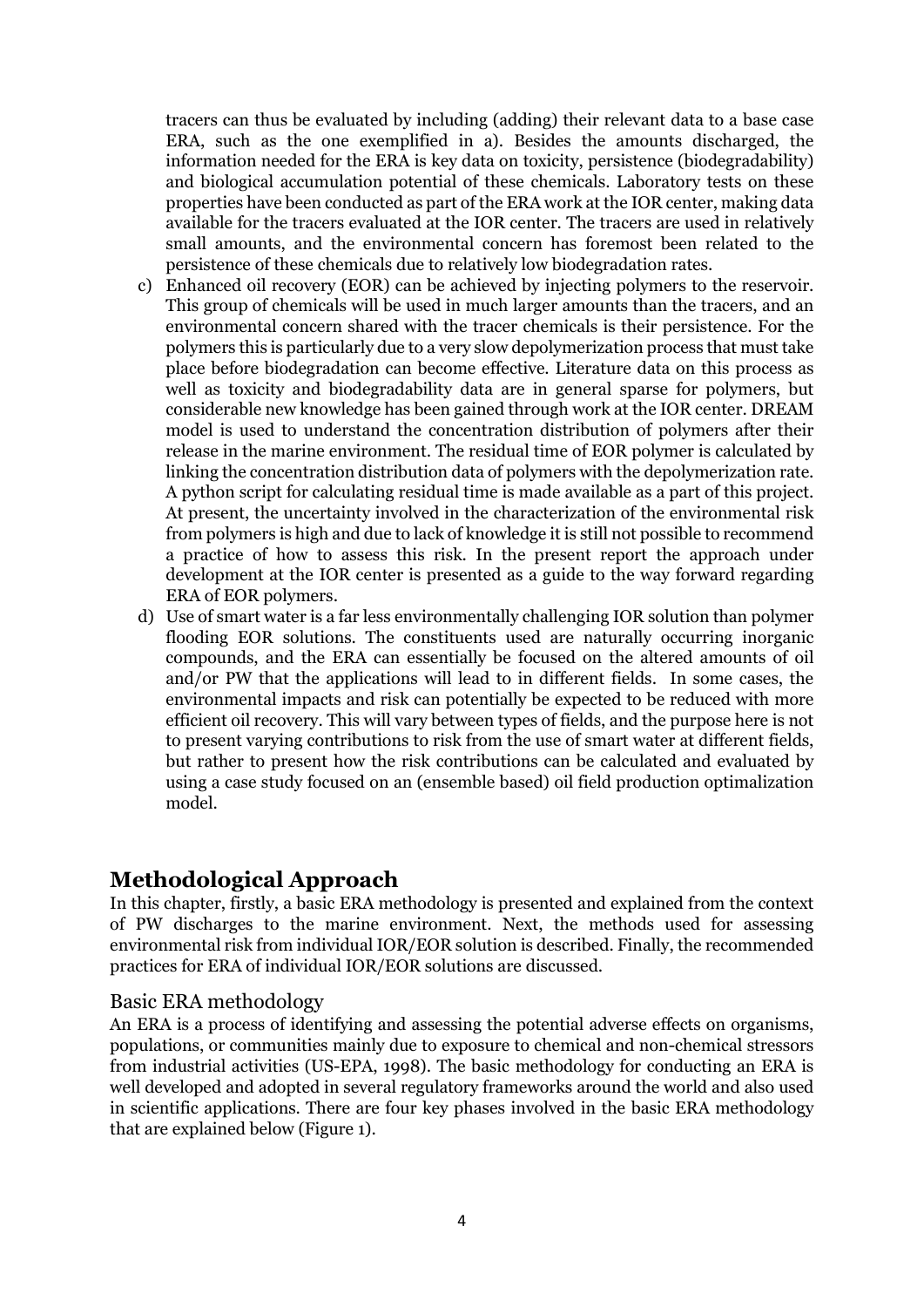

*Figure 1:Key phases of ERA process*

#### Problem formulation

Problem formulation is a key phase of any ERA process. On a broad level, the ERA process is driven by overall site management goals and regulations that set the expectations for the desired condition of the ecosystem and its components, in the context of future site use. In this phase, information about risk assessment goals, hazard sources, contaminants of concern (COC), and methodology for characterizing exposure and effects is collected for an explicitly stated problem. Environmental impacts from IOR/EOR solutions may be expected to occur in the marine environment due to produced water and drilling discharges and in the atmosphere due to increased emissions to air. The chemicals (tracers, polymers etc) used as a part of IOR solutions will be back produced with PW that needs to be discharged in the marine environment or re-injected in the reservoir. Therefore, the focus of the current ERA project is mainly on assessing the environmental risk due to PW discharges from IOR/EOR solutions.

#### Exposure assessment

The exposure assessment is a process of measuring or estimating the exposure in terms of intensity, space, and time in units that can be combined with effect assessment to characterize risk. A stressor is any substance or process that can have an adverse impact on the ecosystem. An example of a stressor in PW is toxic chemical present in the PW. The term predicted environmental concentration (PEC) is defined and calculated in the exposure assessment. PEC is the estimated chemical concentration in the environmental compartment that is calculated based on its environmental fate properties and amount discharged. From the context of PW discharges in the marine environment, a three-dimensional time-varying concentration distribution of chemicals in the PW is calculated by solving a generalised transport equation using the DREAM model (Reed and Hetland, 2002). Important variables in determining the fate of chemicals are the octanol-water coefficient and biodegradability, which are provided with input values in the DREAM model (Oslo and Paris Commission (OSPAR) guidelines, 2020). Other factors affecting the transport and concentration of chemicals in the marine environment are PW discharge volume, the concentration of a chemical in the PW, ocean currents, turbulence, discharge location etc. (Johnsen et al., 2000).

#### Effect assessment

The purpose of the effect assessment is to characterize the adverse effects of a stressor under an exposure condition to a receptor (here, marine organisms). A stressor in PW discharges is the toxicity of chemicals that are present in the PW. The adverse effects of a particular stressor on a receptor are usually measured by conducting acute/chronic toxicity tests in the laboratory. According to OSPAR guidelines, toxicity data for species from three trophic levels (standard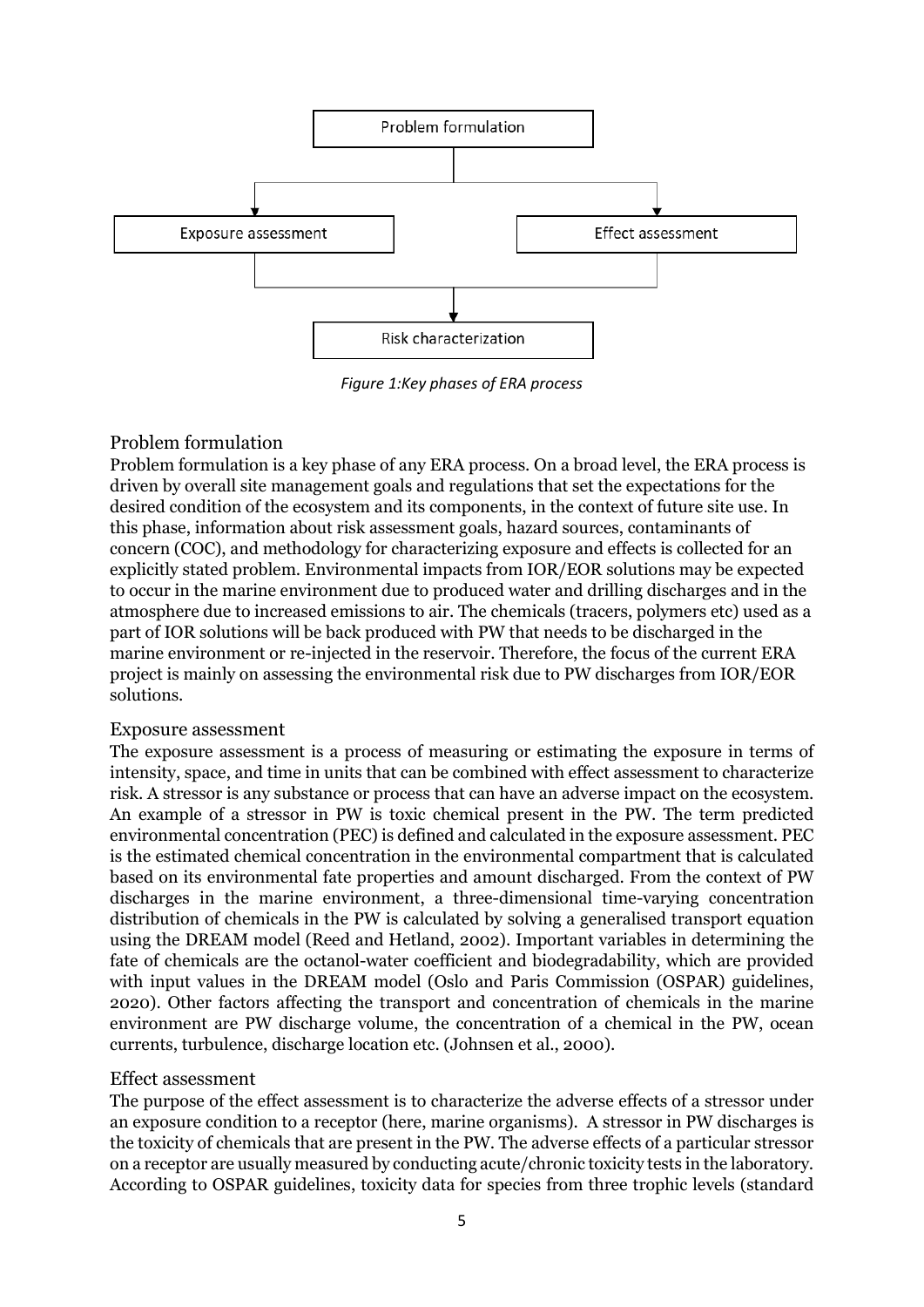species: algae, crustaceans, and fish) is usually required for risk assessments (ECHA R.10, 2008; OSPAR guidelines, 2020). The term predicted no-effect concentration (PNEC) is defined as the estimated concentration below which the adverse effect will most likely not occur in a receptor due to short- or long-term exposure of stressor. PNEC for any chemical compound is calculated using the lowest measured toxicity data and an appropriate assessment factor (ECHA R.10, 2008). An assessment factor is used to account for uncertainties such as extrapolation of toxicity data from the laboratory to field, from short-term toxicity data in the lab to actual chronic effects in the field, or from exposure to other species for which toxicity testing has not been done (Johnsen et al., 2000; ECHA R.10, 2008).

#### Risk characterization

Risk characterization is a process of estimating the magnitude of adverse environmental impacts based on the information collected from exposure and effects assessment. Risk characterization is done based on the PEC/PNEC ratio, which is also known as the risk characterization ratio (RCR) (Johnsen et al., 2000). If the RCR is found to be greater than 1, the chemical is considered to potentially pose a risk to the aquatic species. A set of PNEC values for naturally occurring chemical compounds in the PW is included in the DREAM model. The chemicals that are added for IOR/EOR purposes need to be tested for their ecotoxicological properties, mainly biodegradability, octanol-water coefficient, and toxicity (OSPAR, 2020). Once these parameters are measured, the chemical is added to the PW release profile and discharge is simulated using the DREAM model. The term environmental impact factor (EIF) is calculated by the DREAM model, which is the volume of water where RCR is greater than 1 for a given PW release to the marine environment. In the next section, firstly, the general ERA methodology that can be used for assessing environmental risk from IOR/EOR solutions is described. Thereafter, the method used in the current project to assess the environmental risk of specific IOR/EOR solutions such as tracer, polymers, and low salinity/polymer flooding is described.

#### Approaches to solve the IOR centres ERA issues

In this section, the approaches adopted in the current project to assess the environmental risk of different IOR solutions is explained. Firstly, a general ERA approach for field scale application of IOR solutions is described. This is followed by ERA of specific IOR solutions such as tracers, EOR polymers and low salinity/polymer flooding.

#### ERA in general field application

PW discharges are routine operational discharges from offshore oil and gas activities. The use of new chemicals such as tracers, polymers from IOR solutions will lead to their environmental release to the marine environment through produced water discharges. The risk of these new chemicals can be assessed by calculating their contribution to the EIF values estimated for a combined release of all chemicals using a DREAM model. For the implementation of EOR solutions, a need may arise for drilling new wells for smart water and/or polymer injection in the reservoir. A total of six stressors/effects are considered for drilling discharges in the DREAM model, two in the water column (concentration of toxic component and suspended particles) and four on the sediments (toxic component, oxygen depletion, change in grain size of sediments, and burial). Environmental impact due to these stressors in terms of EIF values is calculated using a DREAM model for drilling discharges (Singsaas et al, 2008). A detailed framework for assessing environmental risk from general field application of IOR solutions is published as an article (Vora et al, 2021).

#### ERA of tracers

The IOR centre has proposed seven inter-well partitioning tracer compounds that could be used for quantifying residual oil saturation. The basic ERA methodology for PW discharges discussed above and OSPAR guidelines form a basis for the ERA of tracers (OSPAR, 2020).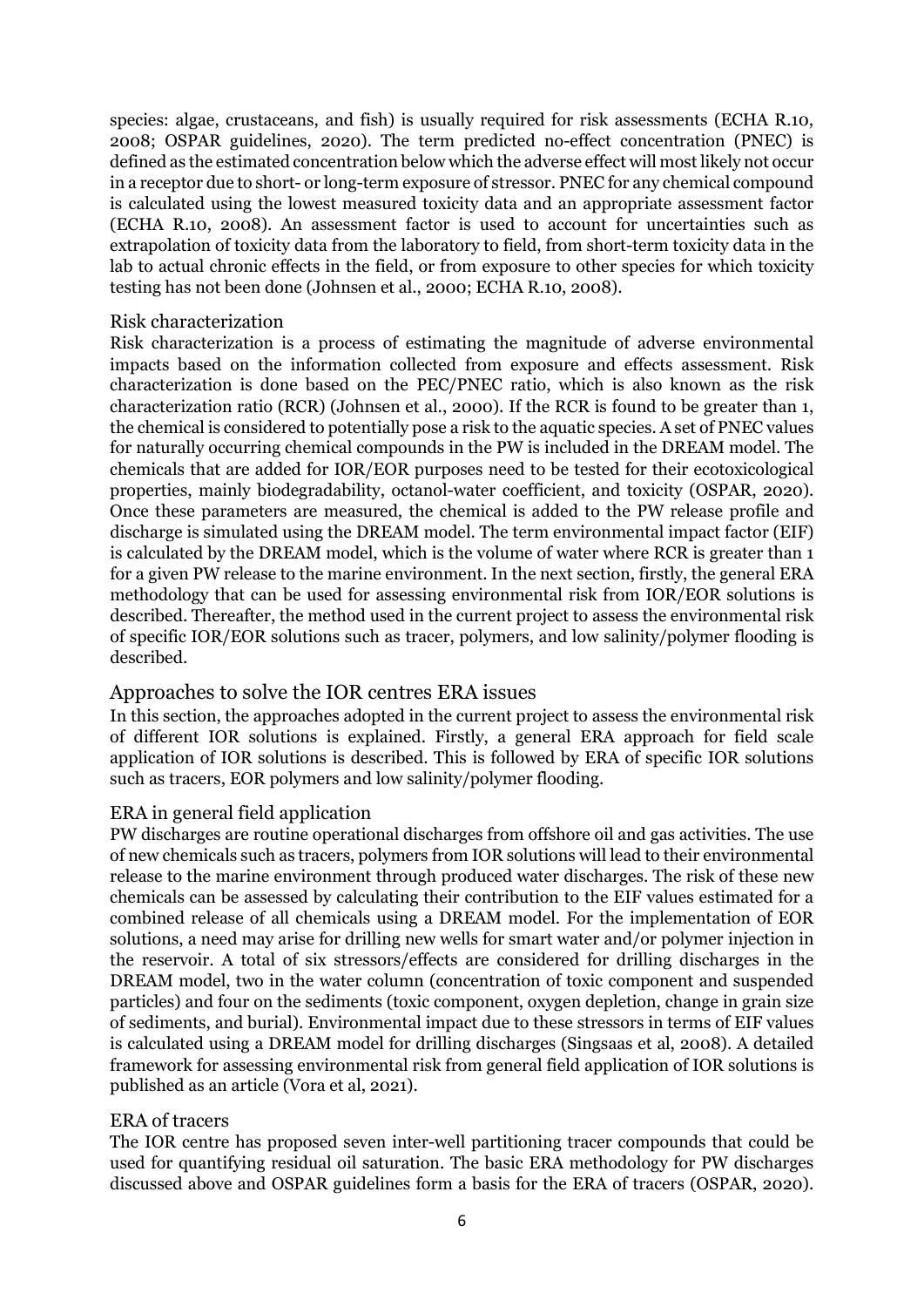The knowledge of ecotoxicological properties such as biodegradability, toxicity and octanolwater coefficient are pre-requisite for assessing the environmental risk of any chemical (OSPAR, 2020). The biodegradability of tracers in the seawater was measured using a closed bottle method following OECD-306 test guidelines. Acute toxicity of tracers was measured in terms of per cent cell viability of rainbow trout fish gill cell line (RTgill-W1) and growth inhibition of the algae *skeletonema costatum.* Ecotoxicological information obtained from these experiments was used to create a profile for tracers in the DREAM model. The chemical composition data of PW from the Brage field on the NCS was used for simulating the release of PW in the marine environment. Each tracer compound was individually added to the PW release profile from the Brage field. The concentration of tracer in the PW release profile was varied to see the change in contribution to EIF at different concentrations. An article describing the experimental methodology used for measuring the biodegradability and toxicity of tracers along with the results of DREAM simulations for PW discharges with tracers is planned to be published.

#### ERA of EOR polymers

Injection of water-soluble EOR polymers is known to increase the oil recovery from reservoirs. The challenge with EOR polymers is their persistent nature to microbial degradation (Brakstad et al, 2020). From another project at the IOR Centre considerable new knowledge in terms of depolymerization rates (both due to biodegradation and ultraviolet (UV) degradation) and toxicity of polymers has been added. Currently, there is no standard methodology available that incorporates all the above parameters for calculating the residual time of polymers i.e. time taken by polymer for mineralisation. In this project, an attempt is made to combine the information available on depolymerization rate to calculate the residual time of polymers. DREAM model is used to calculate the concentration distribution of polymers at different time steps and locations in the marine environment. The concentration distribution data is then linked to the de-polymerization rate using Python programming to predict the residual time of polymers. Different scenarios for predicting residual time based on the concentration distribution from a single oil field and in case of simultaneous polymer discharged from all relevant oil fields on the NCS is studied. Data regarding relevant fields for polymer flooding on the NCS is made available by the Norwegian Petroleum Directorate (NPD). The planned approach is under an exploratory phase and if needed the information from other particle tracking models such as Opendrift will be included to aid the interpretation of the spreading of polymers in the marine environment on the NCS. Furthermore, the DREAM model is used to calculate the contribution to EIF values from EOR polymers. The PW release profile from the Brage field is used as a reference profile and EOR polymers are added to this profile to calculate the contribution to the EIF values. An article explaining the detailed methodology used and different scenarios considered to understand the fate and effects of EOR polymers in the marine environment is planned to be published.

#### ERA of smart water and polymer flooding

The ERA of smart water and polymer flooding is based on the data obtained from the adaptive ensemble-based production optimization method (in collaboration with the Production optimization project at the IOR Centre). The objective is to find the optimal strategy that maximizes a given reservoir performance index (objective function). Here, the objective function is a net present value (NPV) of all injected and produced fluids discounted from the total cash flow. The control strategy is a vector that includes constrained variables such as water injection rate, salt/polymer concentration (for smart water/polymer flooding), oil production rate or bottom hole pressure. A reactive and optimized case is defined, in a reactive case, a constant value for constrained variables is used throughout the simulation time whereas in the optimized case ensemble-based optimization method is used to maximize the objective function. A synthetic oil field Olympus is used for implementing the optimized and reactive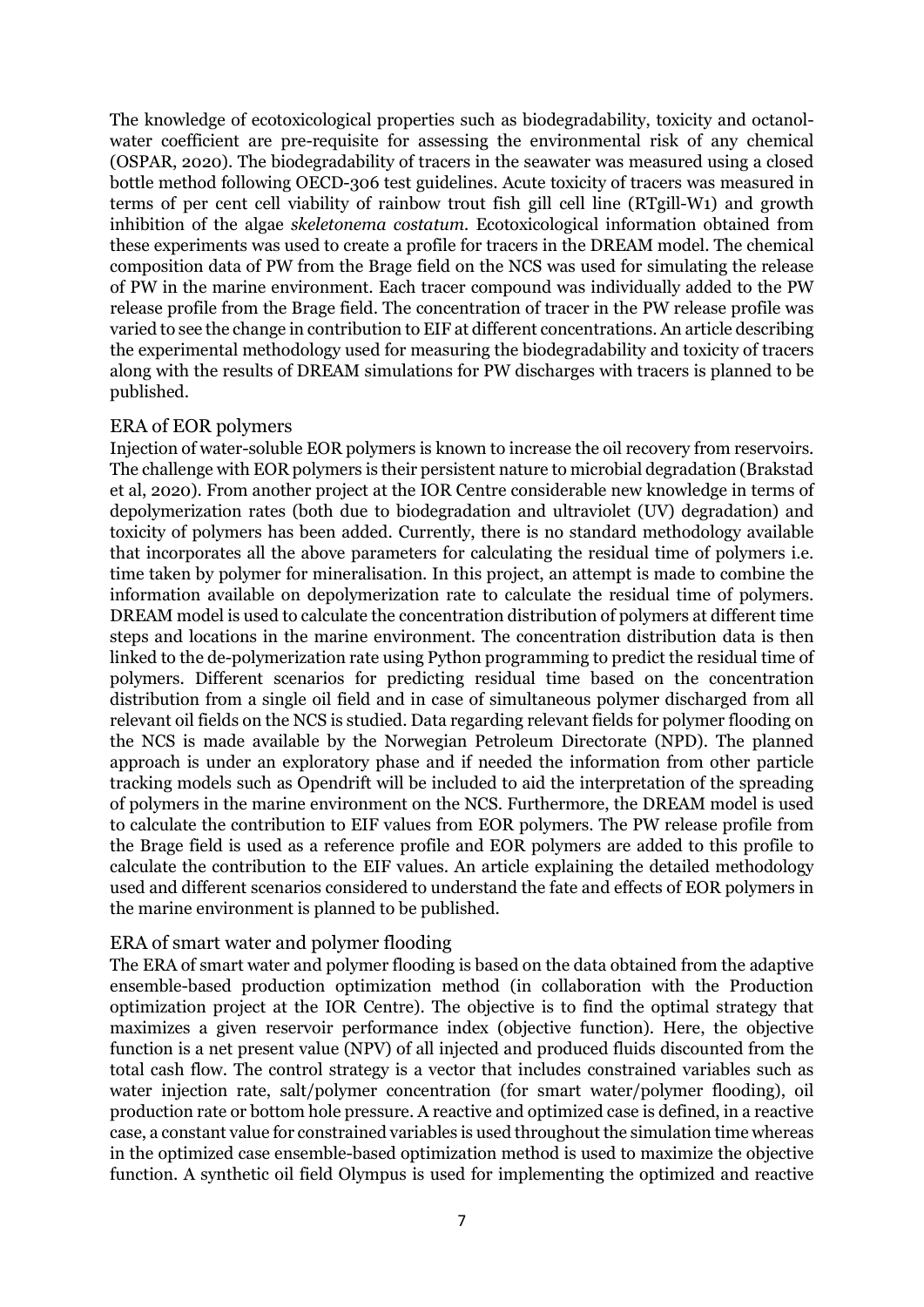cases and open porous media (OPM) is used to run reservoir simulation (Fonseca et al, 2018; Rasmussen et al, 2020). A detailed description of the ensemble-based optimization method is available from Oguntola and Lorentzen (2020).

In the ERA project, the objective is to understand the environmental risk related to PW discharges from smart water and polymer flooding. The data obtained from production optimization based on reactive and optimized cases is used for setting up simulations for PW discharges. The idea is to compare the EIF values for smart water and polymer flooding, both for the reactive and optimized case. This sort of comparison could help in understanding if the better EOR solutions from an economical perspective (optimized case) is also better from an environmental perspective. Furthermore, the EIF values for smart water and polymer flooding could be compared with the corresponding amount of oil recovery from these EOR processes. This type of comparison could clarify the EOR process that is more environmentally friendly in terms of oil recovery. An article explaining the detailed methodology used for ERA of low salinity and polymer flooding is planned to be published.

#### Guideline for practical ERA related to IOR solutions

#### Practical guidelines for conducting ERA of tracers

The environmental risk of the tracer compounds can be assessed based on the approach described above in the ERA of tracers. A produced water release profile containing all naturally occurring chemicals and production / other chemicals needs to be created in the DREAM model. Tracers can be added to the PW profile by using the biodegradability and toxicity data measured in the current project. The concentration of tracer measured in the PW needs to be included in the release profile along with the volume of PW discharged. Environmental risk in terms of contribution to the EIF values can be calculated for specific tracers using the DREAM model.

#### Practical guidelines for conducting ERA of EOR polymers

The two important aspects in ERA of EOR polymers are the fate and effects of EOR polymers after their release in the marine environment. Fate of polymers is estimated in terms of the residual time of EOR polymers. Effect of EOR polymers is calculated in terms of contribution to the EIF values using the DREAM model. The residual time of EOR polymers can be calculated by following the procedure mentioned below.

- The depolymerization rate of EOR polymer is found to be concentration dependent. DREAM model can be used to calculate the concentration distribution of EOR polymers after their release in the marine environment.
- From the output file of the DREAM simulation, the average and maximum concentration values of EOR polymers in the space at each time step can be calculated.
- The average and maximum concentration values can then be linked to the depolymerization rates to calculate the residual time of EOR polymers. The use of average and maximum values will cover the entire range of concentrations for calculating the residual time.
- A Python script for calculating the residual time taking into account the influence of different parameters such as concentration, UV intensity, composition and concentration of back produced polymers will be made available as a part of this project.

Furthermore, a considerable amount of toxicity data for different types of EOR polymer is available from another project at the IOR Centre and in the literature. Depending on the type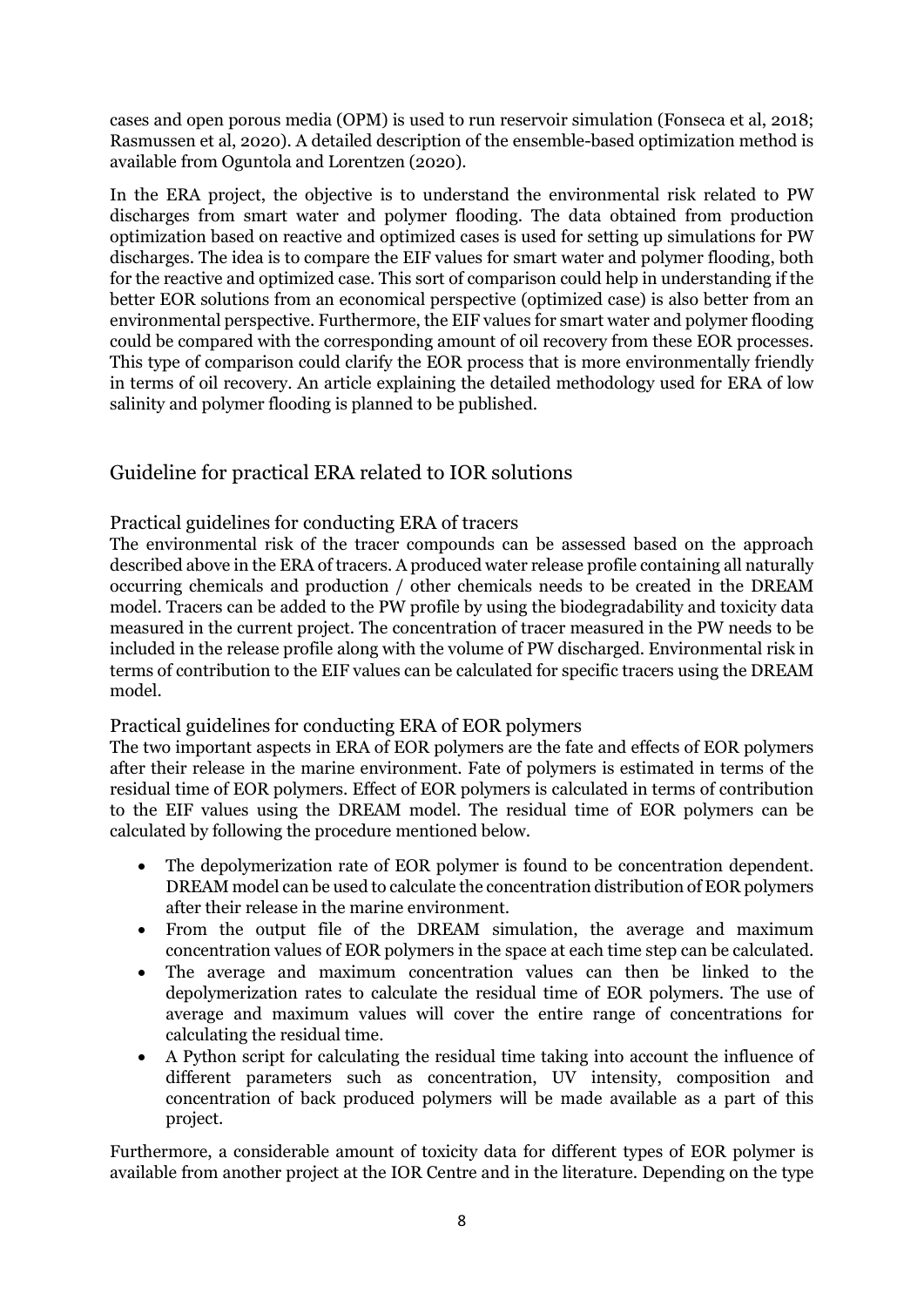of EOR polymer used in the oil field, relevant toxicity data can be used to create a component profile for EOR polymers in the DREAM model. Environmental risk in terms of EIF values for diverse concentration ranges can be calculated for different EOR polymers by following the procedure suggested for the ERA of tracers.

Practical guidelines for conducting ERA of low salinity and polymer flooding The ERA of PW discharges from low salinity and polymer flooding can be conducted based on the approach described for the ERA of tracers and polymers. The main focus here is to compare how low salinity and polymer flooding fare against each other in terms of environmental risk (EIF values) and corresponding oil recovery. This is done by comparing the use of the production optimization method (developed at the IOR Centre) for optimum injection against the continuous injection of polymers. Optimum injection of polymers could result in lower concentrations of back produced polymer in the produced water compared to the continuous injection. Subsequently, the contribution to the EIF values will be less at lower concentrations compared to higher concentrations. Higher volumes of PW discharges result in higher EIF values. Therefore, the comparison could also be made for the volume of PW discharges from smart water and polymer flooding. Scenarios reflecting use of different EOR polymers in the injection and back production could be considered to evaluate the contribution to EIF values from different EOR polymers. Furthermore, scenarios based on re-injection of PW into the reservoir could be considered to evaluate the reduction in environmental risk due to reinjection.

## **Validation**

The recommended practice validation process related to Environmental Risk Assessment of different IOR solutions can proceed through the following three steps:

| <b>Validation target</b>                         | <b>Validation action</b>                          |
|--------------------------------------------------|---------------------------------------------------|
| a) Initial assumed ERA estimation method         | > validation by testing with relevant basis data  |
| b) Field-scale evaluation of ERA                 | > validation by testing basis data in combination |
|                                                  | with relevant full field-scale data               |
| c) In-situ field evaluation of desktop estimated | > validation by comparison of predicted           |
| ERA                                              | environmental impacts with field measured         |
|                                                  | environmental impacts                             |

The different IOR solutions considered are given in the 'Introduction' (above), and the basic ERA methodology is described in the first paragraph of the 'Methods' chapter (above).

#### Initial assumed ERA estimation method

The first target for validation was to test if the currently used ERA methods and tools can be used to assess the environmental risk of different IOR solutions. This method's validity can be assessed by testing with relevant basis data and evaluating if the results are reasonable and as expected. Basis data here means data on environmental hazards, such as chemical toxicity, biodegradability, and bioaccumulation potential (OSPAR, 2020). The initially assumed ERA estimation methods are described in 'Approaches to solve the IOR center's ERA issues' (above).

In general, chemical discharges from IOR-related solutions will enter the sea as part of the produced water. This is the case both for natural constituents (e.g., hydrocarbons) and added chemicals.

#### ERA in general field application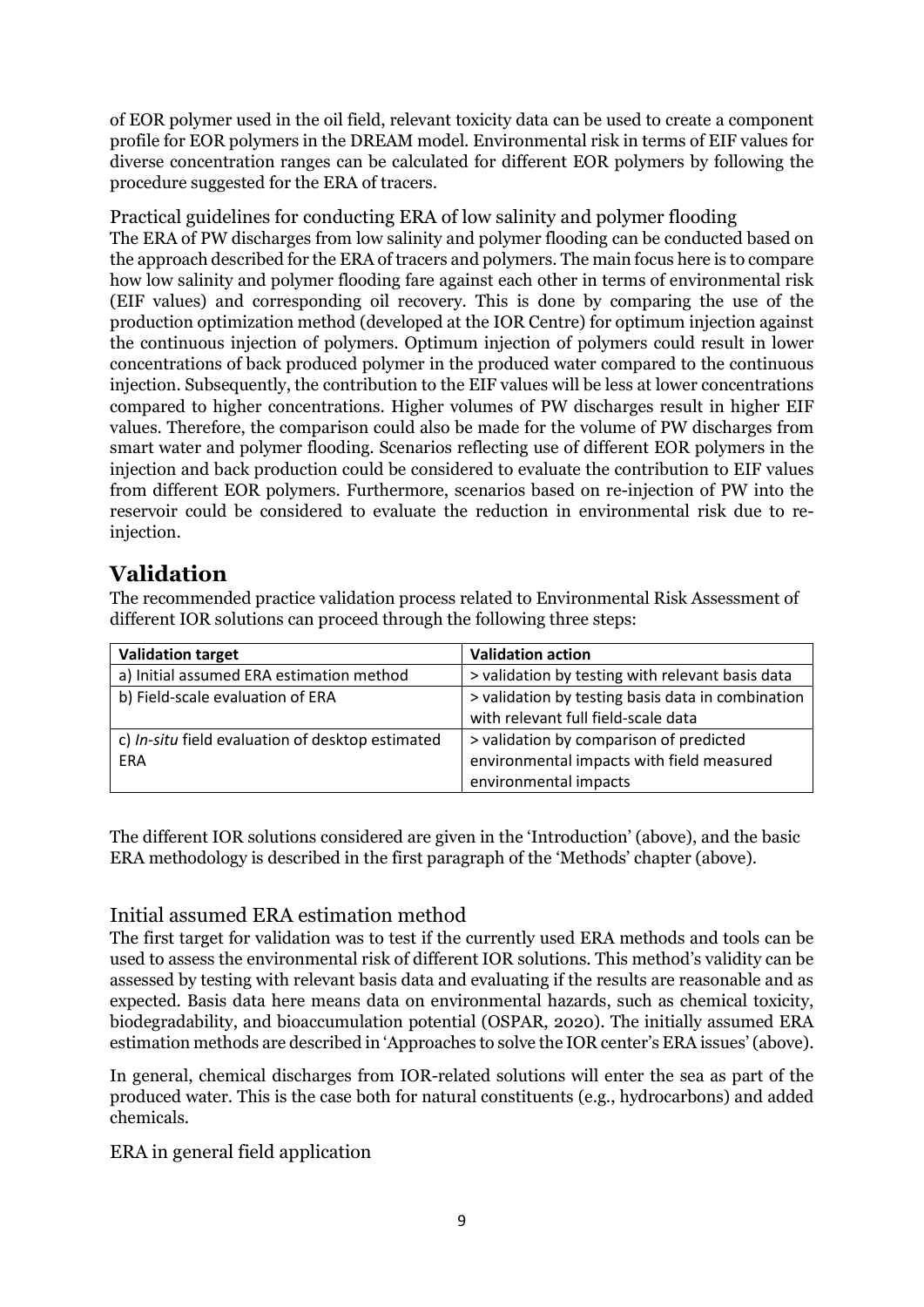Provided that there are basic ERA data available (OSPAR, 2020), the contribution of such chemicals to the environmental risk can be estimated by using the well-validated simulation tool (DREAM).

#### ERA of tracers

Regarding the tracers in focus, they were tested to obtain basis data at the IOR centre. Regular kind of values were obtained for all, and it can be considered that for other candidate tracer compounds that they can be tested by OSPAR methods and used in ERA estimates for produced water as long as they are of similar kinds as studied. In case of other types of emerging tracer chemical (e.g. nanoparticles) it is not validated through this testing that basic ERA data can be achieved by the standard methods.

#### ERA of EOR polymers

For EOR polymers, there is a lack of environmental basis data of the standard kind requested by OSPAR (2020). This is mainly due to the complex nature of the EOR polymer chemicals and the difficulties it makes for testing. In general, it is widely considered that these chemicals have fairly low toxicity but long degradation time, particularly due to low depolymerization rates. However, there are data found on toxicity and degradability, including residual depolymerization time to molecular sizes that are biodegradable, in recent literature and PhD work recently completed at the IOR Centre (Hansen et al, 2019; Farkas et al, 2020; Opsahl et al, *in subm*.2021, Opsahl & Kommedal *in subm.* 2021). A more thorough validation of how well the newly available basis data will work in combination with the initially assumed estimation method is still needed, and this validation work is presently ongoing at the IOR Centre.

#### ERA of smart water and polymer flooding

Except for the polymers that may represent similar challenges as the EOR polymers in the previous paragraph, the smart water constituents are not expected to contribute directly to the environmental risk. There may instead be an indirect increase in amounts of hydrocarbons in the produced water as a result of more efficient oil recovery. The oil constituent basis data are again part of the well-validated data for use in the simulation model DREAM and should not need any further validation.

#### Field-scale evaluation of ERA

The second target for validation was to test if basis data would perform adequately in combination with relevant full field-scale data.

#### ERA in general field application / ERA of tracers

This has so far been done by applying basis data described for validation target a) related to tracers in combination with full field-scale discharge data from the NCS. A general field application test case was set up based on full-scale data from the Brage field and assumed tracer discharge amounts combined with these were decided at the IOR Centre (IFE). It should be noted that the tracer data had no other connection with the Brage field than that it was chosen to provide an ERA field test case. However, regarded as a validation exercise, it provided results close to what was expected regarding contribution to the overall environmental risk. This work has recently been submitted for publication, including both laboratory test results and risk estimation by DREAM results (Vora et al., *subm*.).

#### ERA of EOR polymers

EOR polymers can at the moment due to the long depolymerization times cannot be used directly in the DREAM model to estimate their ERA contribution. Therefore, an additional model simulation is being developed with the aim to simulate the depolymerization dynamically in a way that makes it possible to combine with DREAM simulations, thus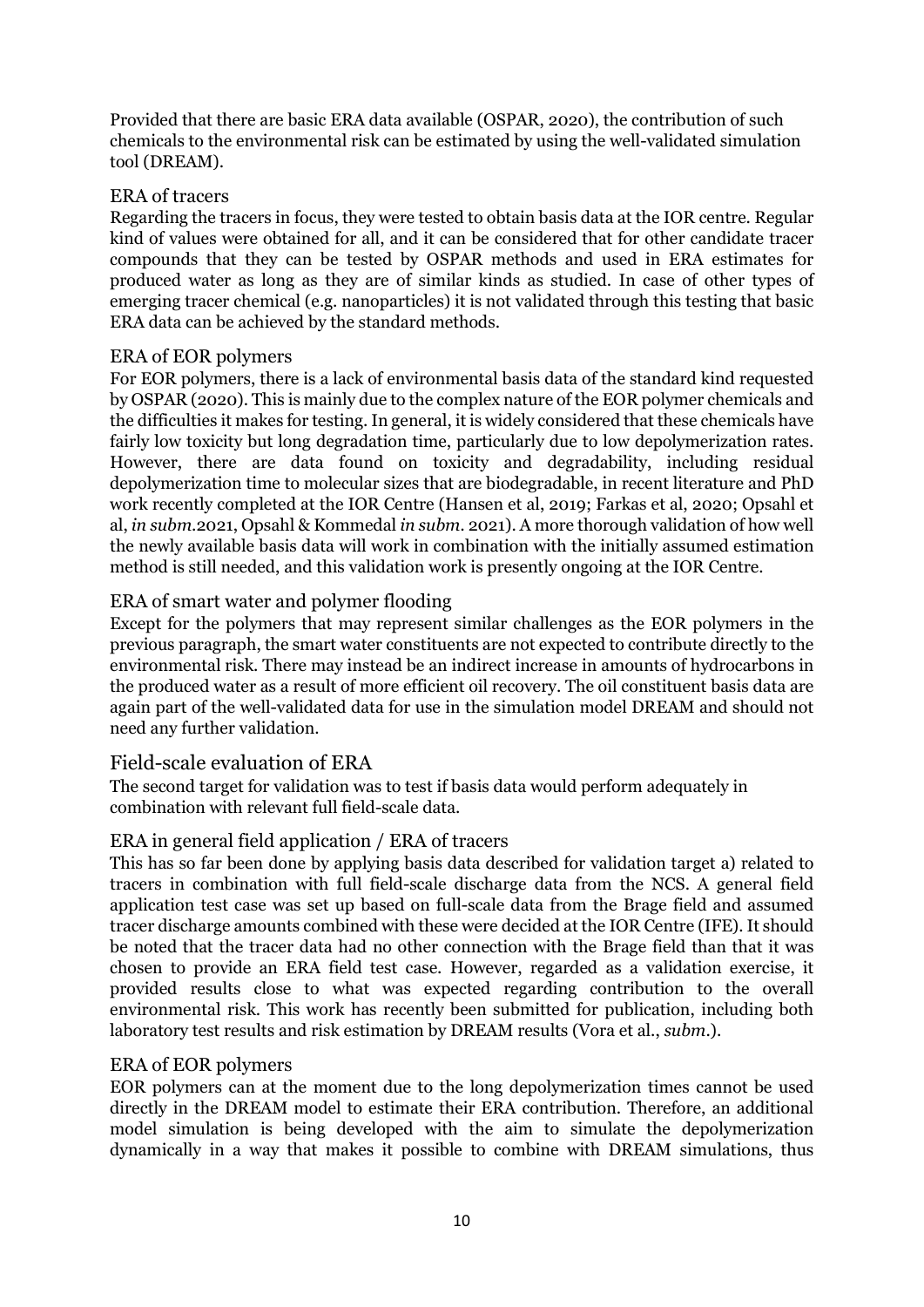representing a validation of this combined methodological approach. This is presently ongoing work at the IOR Centre, and the conclusion is therefore pending.

#### ERA of smart water and polymer flooding.

This is, in our case, a combination of the ERA and ensemble-based optimization modeling as described in the 'Approaches...' chapter (above). The finalization of this work is pending on completion of a PhD thesis work, however for the reasons given under validation in a) (above), it is not expected that this will need further validation of going from basis ERA data to fieldscale evaluation than what is already established for general use of the DREAM model to estimate IOR-contributions to environmental risk. A reservation might be for polymers with possible long residual times (see the previous paragraph). The interest in this field-scale case is not only the IOR-contributions to the overall environmental risk but also the possible change in environmental risk per recovered oil amounts. We assume this can simply be done by dividing the obtained EIF values by the recovered oil amounts at it will be tried out in the ongoing PhD-work with the ensemble-based case study.

#### In-situ field evaluation of desktop estimated ERA

This third validation step, which involves comparing predicted ERA with field measured ERA, is very difficult and costly to achieve. It will require field surveys with measurements of parameters that will reflect the key variables in the estimated environmental risks. This can technically be done by impact parameters in relation to a whole produced water discharge case (Brooks et al 2011; Sanni et al 2017), but it cannot at present be done on the IOR-contributions to the overall environmental impact and risk specifically. An exception may be in relation to a field where IOR-solutions have resulted in altered oil production and discharged oil amounts (as in the case of ERA of smart water and polymer flooding described in b) (above) or even as a reduction of oil discharged due to IOR-related PW injection. In such a case, this change could be field validated through the kind of monitoring that is being regularly done on the NCS, for instance, as it has previously been conducted to validate that the discharge impacts had been reduced by implementing the PW cleaning system Ctour on Ekofisk.

### **Conclusion and recommendations**

A general conclusion is that existing laboratory test methods and environmental risk models can largely be applied to assess the environmental risk in the IOR-related solutions focused on at the IOR Centre and it is our recommendation to use these methods according to the practical descriptions in this report. There are some important exceptions where there are knowledge gaps for which we hope that the ongoing PhD work will be clarifying to provide approaches and procedures. Therefore, the conclusions related to such cases are not finalized in this recommended practice report. Regardless of the pending PhD work in our project we have identified that there will still be knowledge gaps related to the toxicity of different types and sizes of EoR polymers. Additionally, it has been identified that the EoR polymers may undergo hydrolysis once discharged in the marine environment (Opsahl et al., 2022). The hydrolysis of EoR polymers accelerates the de-polymerization process, however, the rate of hydrolysis remains to be measured and to be included in the residual time calculations of different EoR polymers. Furthermore, for ERA of smart water and polymer flooding in collaboration with the production optimization project at the IOR Centre, additional scenarios could be defined to assess the economic benefits and environmental risks of different IOR solutions (smart water/polymer) on the NCS. This type of analysis could be helpful in supporting the decision making to maintain a balance between the economic benefits and environmental impacts.

The way forward is that depending on the pending clarifications, it will hopefully be possible to estimate the environmental impacts and economic benefits of alternative production strategies for improved overall field management. Further dependent on the pending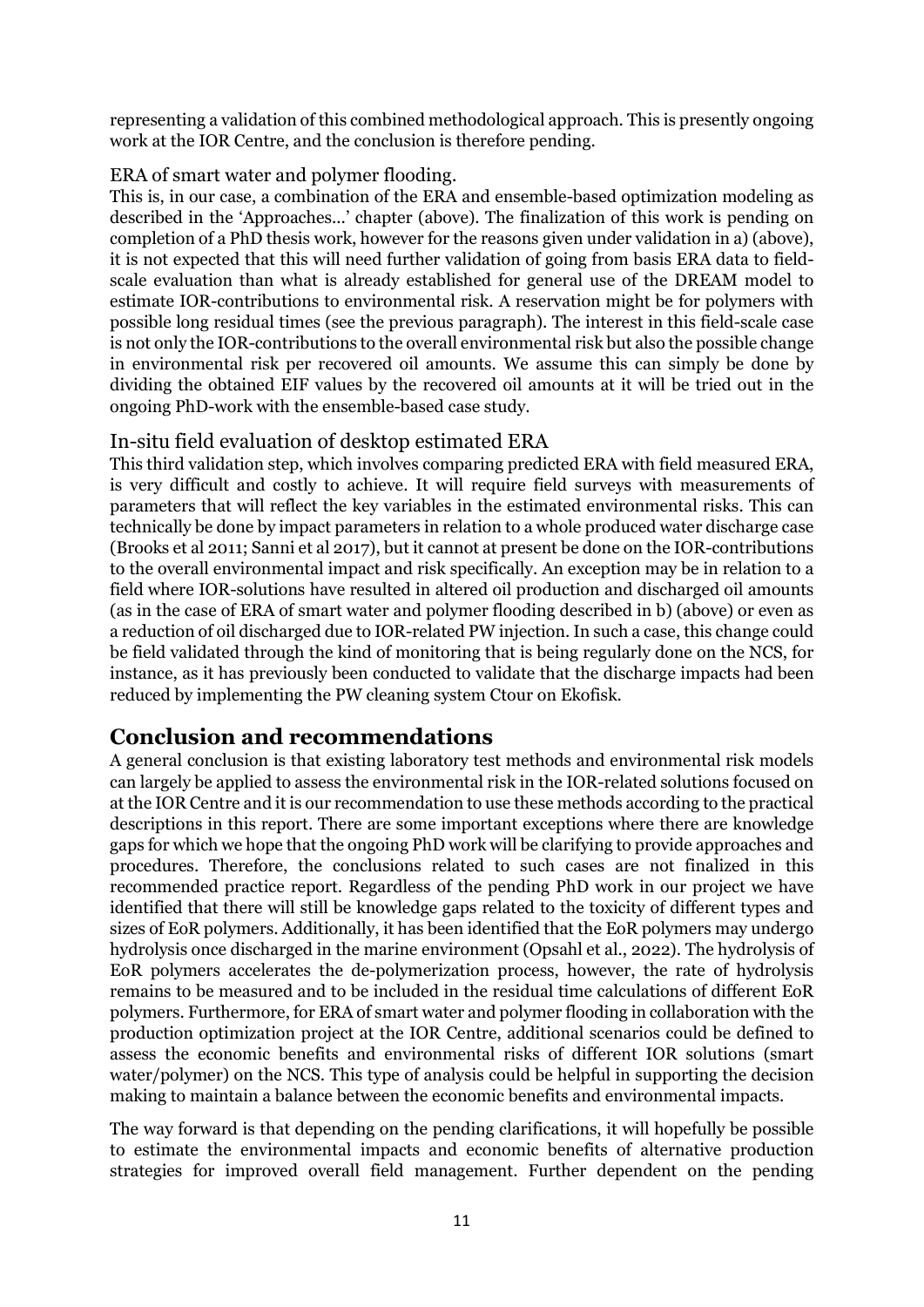clarifications it will hopefully also be possible to perform a larger regional evaluation of the potential environmental impact/risk of full scale IOR-application, which may be done based on the ERA methods tested/developed at the IOR Centre combined with compiled data from the Norwegian Continental Shelf. These achievements would contribute strongly to the usefulness and impact value of the recommended practices presented for ERA of IOR solutions.

#### **References**

Brakstad, O. G., Altin, D., Davies, E. J., Aas, M., & Nordtug, T. (2020). Interaction between microalgae, marine snow and anionic polyacrylamide APAM at marine conditions. *The Science of the total environment*, *705*, 135950[. https://doi.org/10.1016/j.scitotenv.2019.135950](https://doi.org/10.1016/j.scitotenv.2019.135950) 

Brooks SJ, Harman C, Grung M, Farmen E, Ruus A, Vingen S, Godal BF, Baršienė J, Andreikėnaitė L, Skarphéðinsdóttir H, Liewenborg B, Sundt RC, 2011. Water Column Monitoring of the Biological Effects of Produced Water from the Ekofisk Offshore Oil Installation from 2006 to 2009. J Toxicol Environ Health, Part A 74 (7): 582-604.

European Chemical Agency (ECHA), 2008b. Guidance on Information Requirements and Chemical Safety Assessment. Chapter R.10: Characterisation of Dose [Concentration]-Response for Environment. Available from

[https://echa.europa.eu/documents/10162/13632/information\\_requirements\\_r10\\_en.pdf/bb902be7](https://echa.europa.eu/documents/10162/13632/information_requirements_r10_en.pdf/bb902be7-a503-4ab7-9036-d866b8ddce69) [-a503-4ab7-9036-d866b8ddce69](https://echa.europa.eu/documents/10162/13632/information_requirements_r10_en.pdf/bb902be7-a503-4ab7-9036-d866b8ddce69)

Fonseca, R., Della Rossa, E., Emerick, A., Hanea, R. and Jansen, J. [2018] Overview of the olympus field development optimization challenge. In: ECMOR XVI-16th European Conference on the Mathematics of Oil Recovery, 2018. European Association of Geoscientists & Engineers, 1–10.

Farkas, J., Altin, D., Hansen, H, B., Øverjordet, B, I & Nordtug, T. (2020). "Acute and long-term effects of anionic polyacrylamide (APAM) on different developmental stages of two marine copepod species", Chemosphere, ISSN 0045-6535, https://doi.org/10.1016/j.chemosphere.2020.127259

Hansen, H, B., Malzahn, A., Hagemann, A., Farkas, J., Skancke, J., Altin, D. & Nordtug, T. (2019) "Acute and sub-lethal effects of an anionic polyacrylamide on sensitive early life stages of Atlantic cod (Gadus morhua)", Science of The Total Environment, ISSN 0048-9697, https://doi.org/10.1016/j.scitotenv.2018.10.310

Gillenwater, M., 2005. Calculation Tool for Direct Emissions from Stationary Combustion. WRI/WBCSD Tool. Available from

[https://ghgprotocol.org/sites/default/files/Stationary\\_Combustion\\_Guidance\\_final\\_1.pdf](https://ghgprotocol.org/sites/default/files/Stationary_Combustion_Guidance_final_1.pdf) (Accessed 15/08/2021)

Johnsen, S., Frost, T.K., et al., (2000). The Environmental Impact Factor - a proposed tool for produced water impact reduction, management and regulation. Soc.Petr.Eng. [https://doi.org/10.2118/61178-](https://doi.org/10.2118/61178-MS) [MS](https://doi.org/10.2118/61178-MS) SPE-61178-MS

Oguntola, M. and Lorentzen, R. (2020). On the Robust Value Quantification of Polymer EOR Injection Strategies for Better Decision Making. In: ECMOR XVII, 2020. European Association of Geoscientists & Engineers, 1–25.